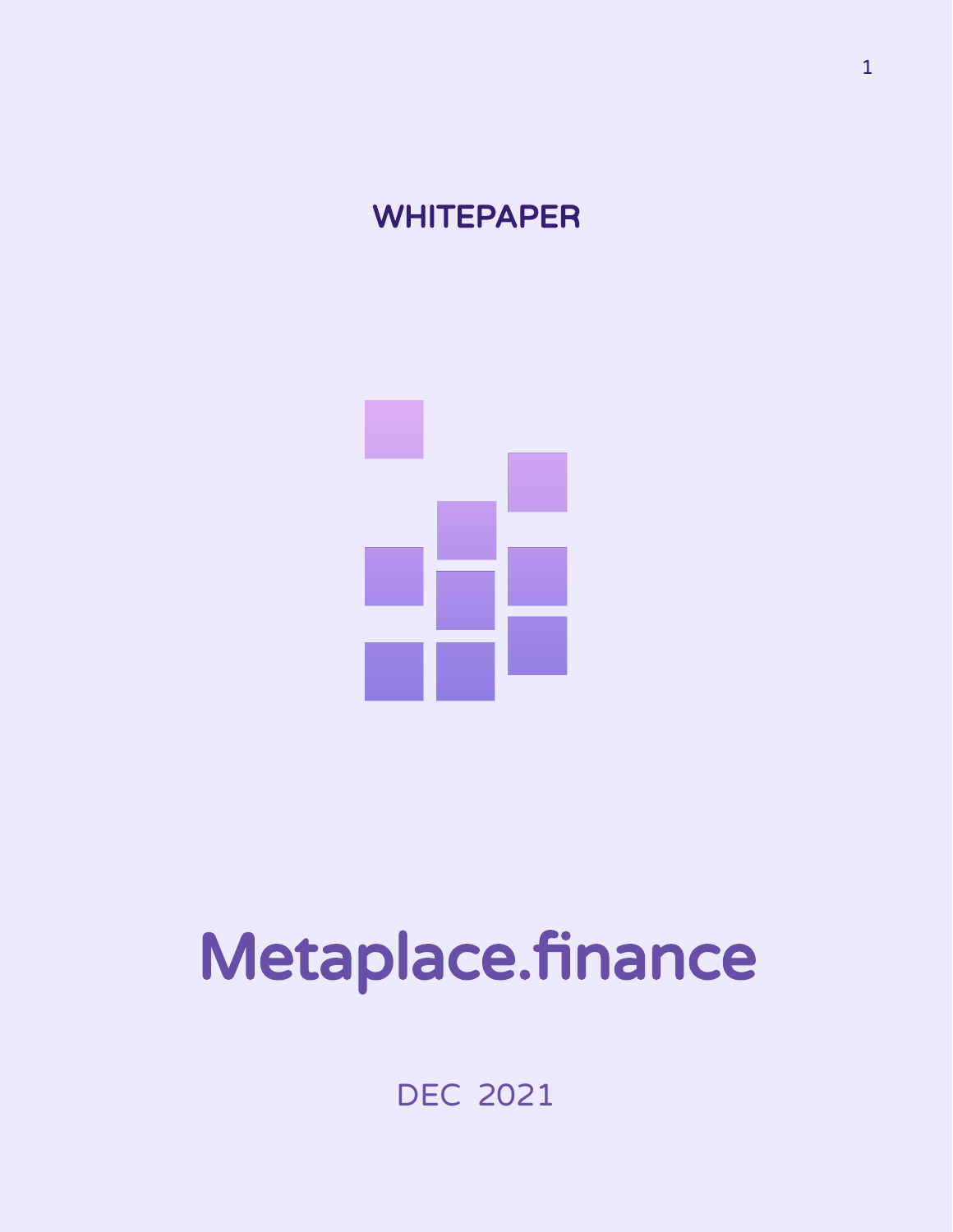## Metaplace Marketplace

Metaplace whitepaper is <sup>a</sup> living document. This document contains philosophical underpinnings, technical foundations, and the economic model. Any information presented in this document is subject to change and will be updated regularly. The basic structure presented in the document will remain the same, however, any major change will be announced prior to implementation, on social forums and the website of Metaplace.

### Table of Contents

| Comparison between centralized marketplace and decentralized marketplaces-------------6 |  |
|-----------------------------------------------------------------------------------------|--|
|                                                                                         |  |
|                                                                                         |  |
|                                                                                         |  |
|                                                                                         |  |
|                                                                                         |  |
|                                                                                         |  |
|                                                                                         |  |
|                                                                                         |  |
|                                                                                         |  |

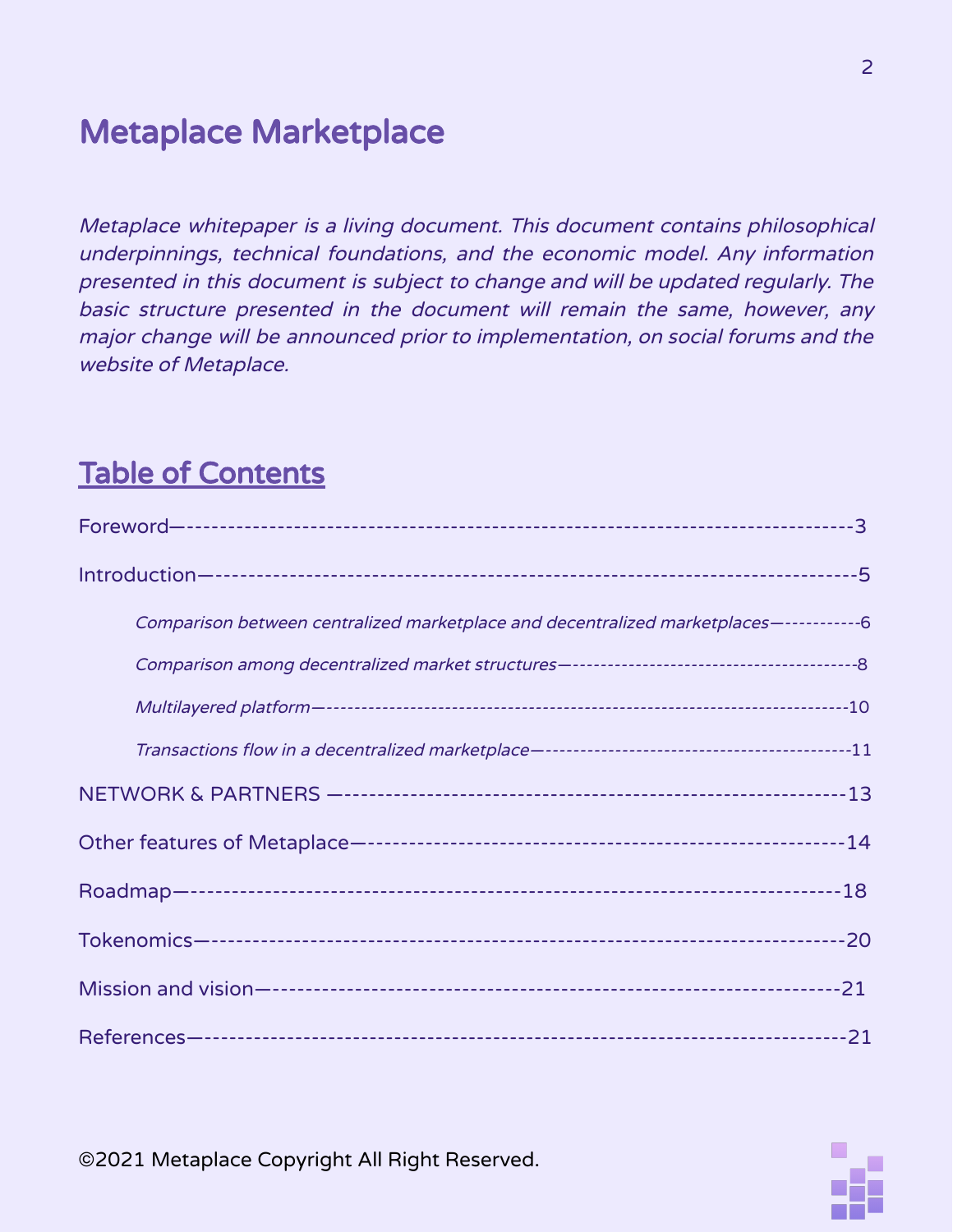## Foreword

Starting as a cryptocurrency or an alternative payment method, blockchains are now frequently portrayed as a generic technology across a wide range of use cases. Although, from a technical viewpoint, blockchains are meant to be described as recorders of transactions. However, they are often portrayed as platforms or technologies enabling transactions. What started out as a crypto-anarchist dream has now taken its toll to disrupt traditional e-commerce. This paper relies on the technological and behavioral unpinning of a decentralized marketplace, named Metaplace.

The impact of blockchain technology on e-commerce is immensely due to the more reliable alternatives that the technology offers. These alternatives range from trade transparency to liquidity. Where transparency refers to the open-source structure of these blockchains, allowing everyone to add information on the blockchain that will then be visible to all members/viewers. Liquidity on the other hand, refers to the ability of the market to execute a trade without impacting the price of the good. In other words, liquidity refers to the property to sell an asset at its initial price.

Apart from liquidity and transparency, a blockchain-based marketplace has safer transactions and immutable transactions. The throughput of the underlying, supporting blockchain also adds to the efficiency of the marketplace by increasing the speed at which transactions are executed.

The efficiency of a blockchain-based e-marketplace is high due to the aforementioned reasons, as compared to traditional e-commerce marketplaces such as eBay and Amazon. The infrastructure of decentralized marketplaces and the structural lacking of centralized marketplaces will be thoroughly explained later in this paper.

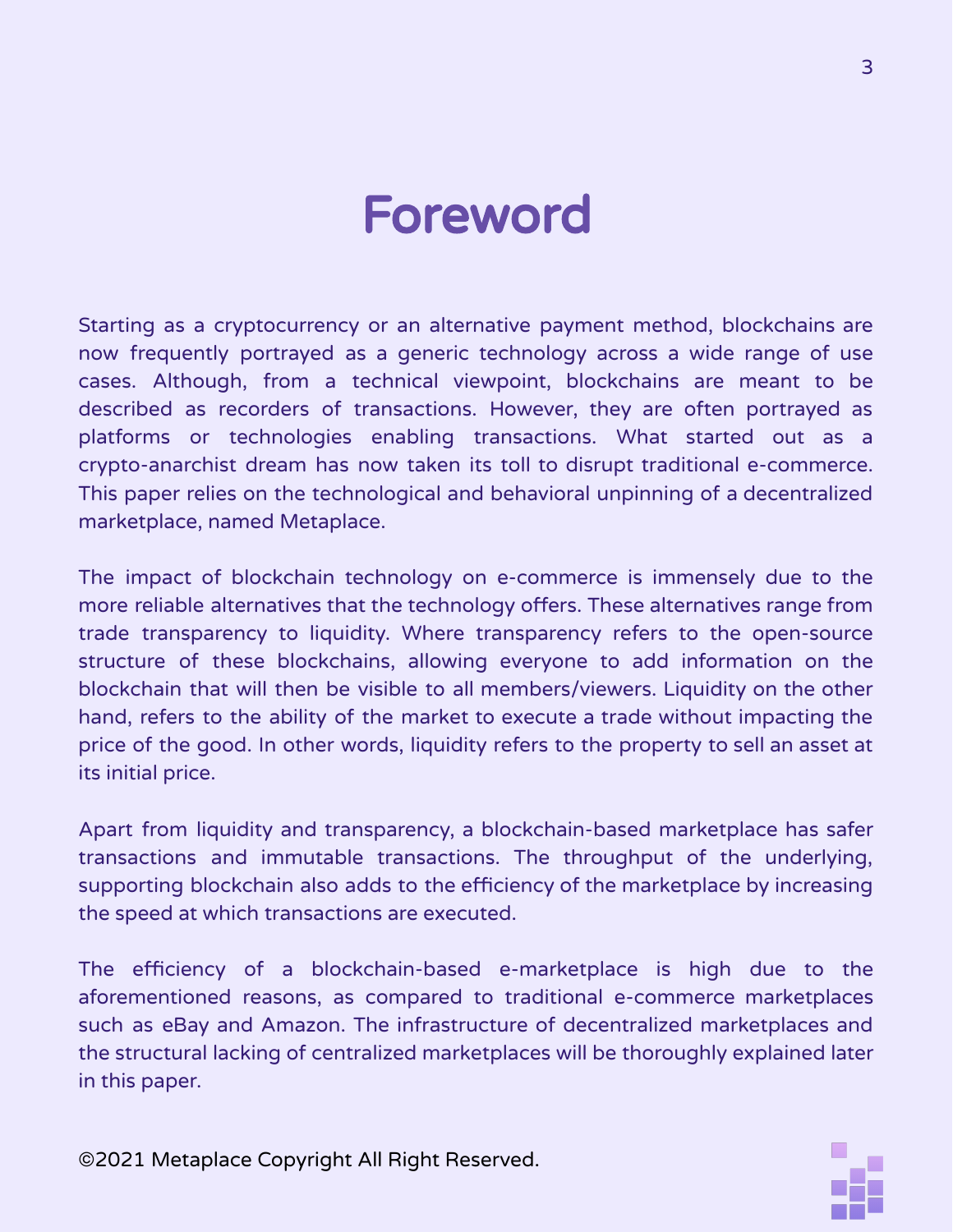As of now, it is crucial for the readers to understand the need for an alternative to the centralized traditional marketplace. The importance of the latter can only be signified by pinpointing problematic areas in the former e-commerce structure.

In a conventional marketplace, transactions are validated by a third party, in most cases that is a bank or a credit card company that uses an open-loop or closed-loop network structure. Both of these institutions deliberately require detailed personal information of the users. This information includes permanent address, credit card details, and other social security information. All of this information is stored in bid databases which are largely prone to cyber-attacks. Almost all centralized marketplaces have once been targeted by hackers, over the years. Making them more unreliable than ever before.



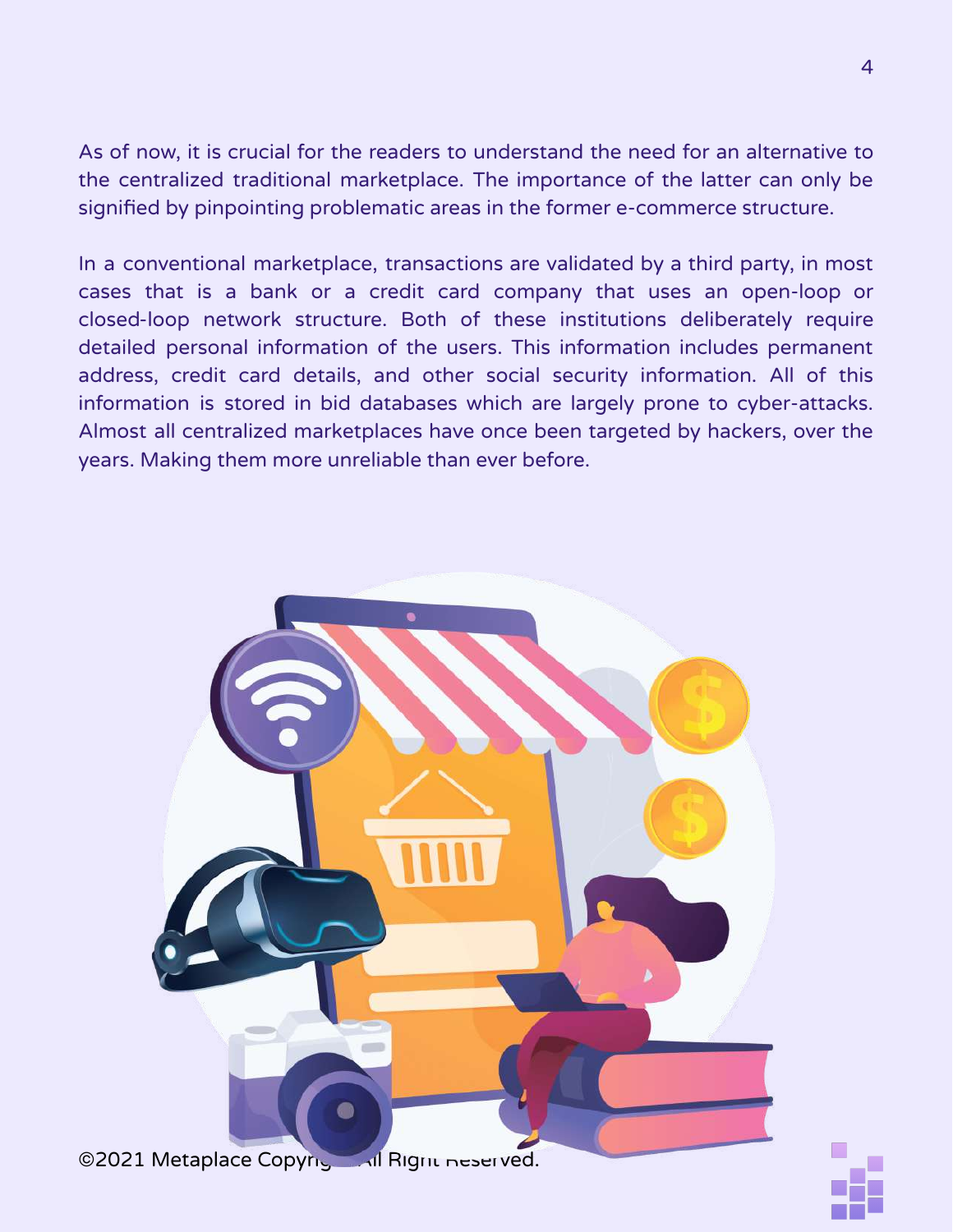## Introduction

Decentralized marketplaces are built on blockchain structures that enable peer-to-peer connection in terms of communications and transactions, thus eliminating the need for a middleman authority to administer.

Metaplace is a decentralized marketplace built on the Binance smart chain blockchain. It uses smart contracts to connect its users to make transactions and connect with each other. Aside from providing a seamless sustainable marketplace, Metaplace enhances the transparency of trade by incorporating metaverse on its platform.

The metaverse feature is an additional feature added in this marketplace that provides Metaplace with a competitive edge over its counterpart. Metaverse is a hotline feature explored by many projects, leading it to become the most in-demand feature. Many believe the future belongs to the metaverse. Metaplace too is a firm believer in innovation and tries to remain updated with recent technologies to facilitate their users. In this particular case, Metaplace uses virtual reality to enable its users to physically examine products before buying. The products mostly include lands and other high-value assets with physical attributes.

Aside from including metaverse, Metaplace has also incorporated other in-demand features on its platforms that will be briefly discussed in the next section.

As of now, it is of crucial importance to understand the need for a decentralized marketplace instead of an e-marketplace like eBay and Amazon. In this section, we will explain the limitations of the traditional centralized nature of e-marketplaces, and the upgraded features of the decentralized structure.

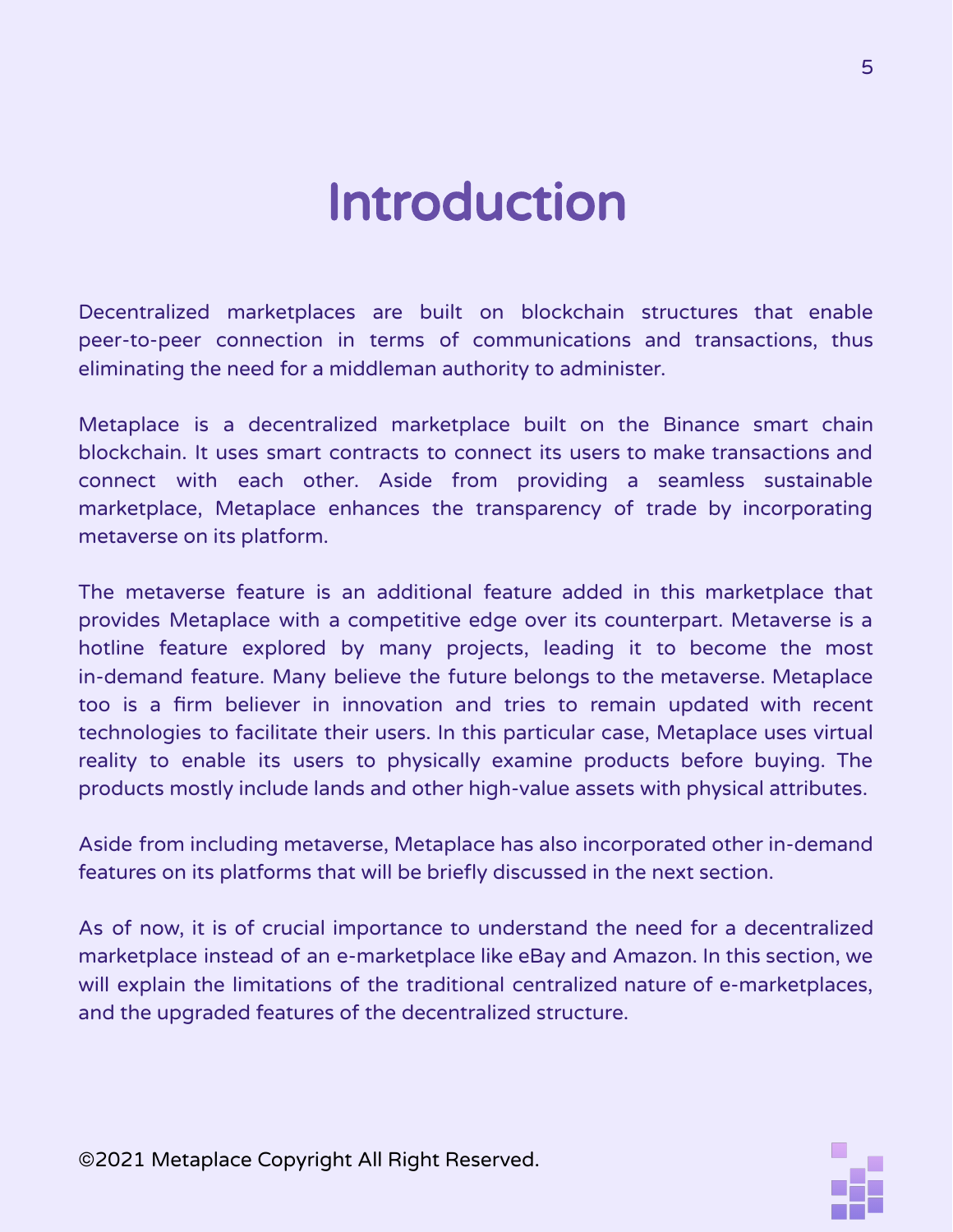## Comparison between the centralized marketplace and decentralized marketplaces

In a decentralized marketplace, technology replaces the traditional drivers of the market. The structures responsible for matching buyers and sellers, seamless transactions, and institutional infrastructure are replaced by a network of nodes. Each of these nodes accomplishes the same functionality as that of some centralized market drivers.

A decentralized marketplace holds transactions that are seamless and immutable. These transactions are safer in terms that a decentralized market structure does not include a middleman that can affect transaction security in any way. Perhaps a transaction in a decentralized structure is cheaper because here the buyer directly pays to the seller, with crypto networks validating these transactions.

In addition to providing smooth transfer of data and money, decentralized marketplaces are comparatively more efficient in matching buyers and sellers due to their inherent nature of providing unmodified access to information. All goods are listed through the blockchain thus eliminating any human error in product and price listing. Aside from that, product search results are entirely organic and reliable.

Moreover, decentralized marketplaces have a coherent institutional infrastructure. Thus enforcing buyers and sellers to adhere to market norms and the rules of the trade. It does so with the help of programmable contracts facilitated through a set of networked nodes.

In addition to the aforementioned advantages of a decentralized marketplace, there are a few other points to be noted while evaluating a centralized and decentralized market structure. This will be briefly explained in Figure 1, given below

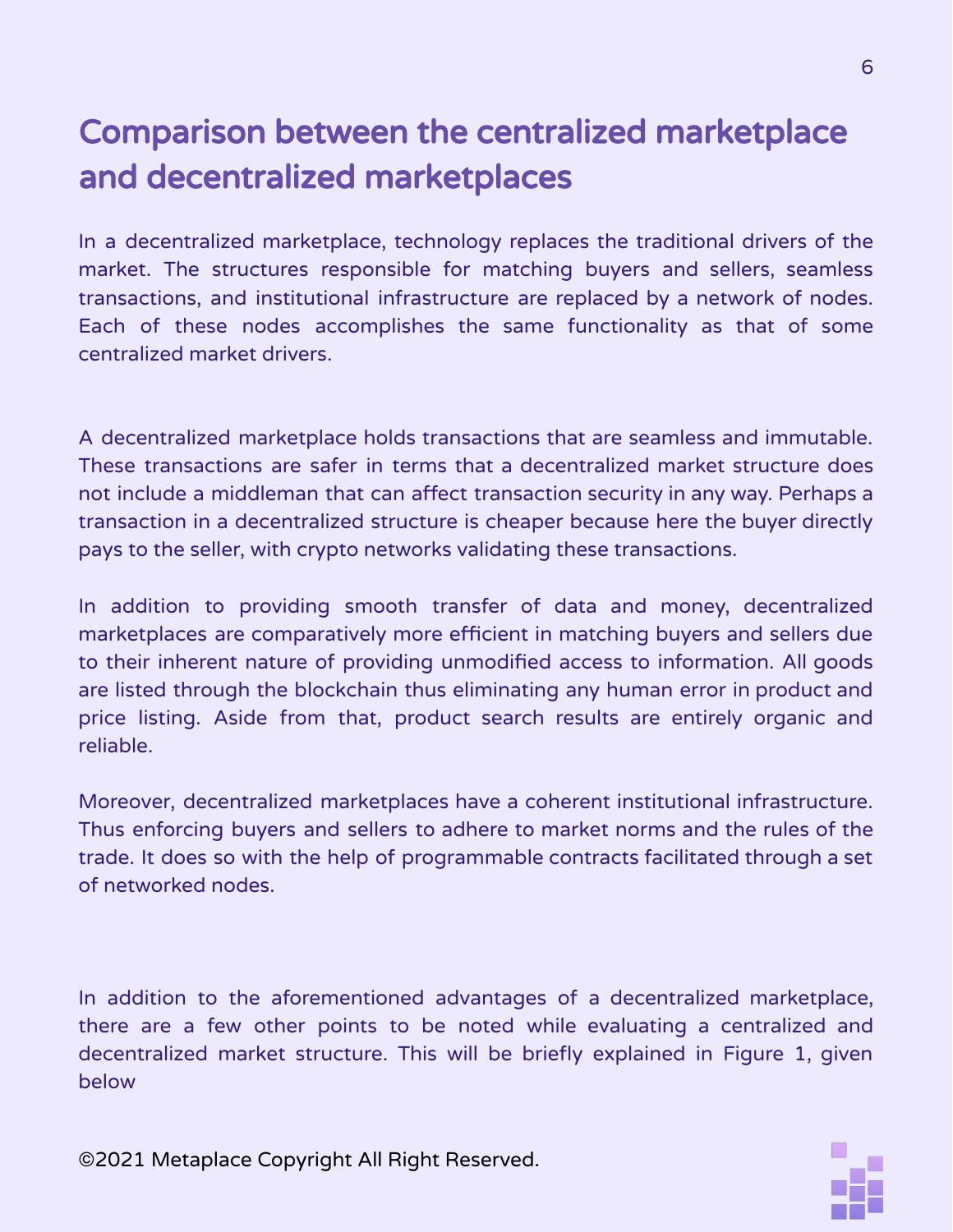| <b>Marketplace</b><br>features        | <b>Decentralized</b><br>marketplace                                                                                                                                                                                                                              | <b>Traditional</b><br>e-marketplace                                                                                                                                                                                               |
|---------------------------------------|------------------------------------------------------------------------------------------------------------------------------------------------------------------------------------------------------------------------------------------------------------------|-----------------------------------------------------------------------------------------------------------------------------------------------------------------------------------------------------------------------------------|
| Trust through contract<br>enforcement | Distributed validation,<br>including proof-of-work<br>mechanisms or proof-of-stake<br>mechanisms. The network<br>enforces the contract between<br>seller and buyer. The network<br>validates reputation ratings,<br>including reviews and<br>feedback mechanisms | For Third parties (such as a<br>bank, certifying authority,<br>promissory note, transfer<br>systems, or other forms of<br>contractual mechanisms).<br>Usually controlled by the<br>firm. Potential for significant<br>alteration. |
| <b>Transaction time</b>               | Fast, due to efficient network<br>validation Delays can be<br>mitigated through using PoS<br>or proof by consensus<br>algorithm                                                                                                                                  | It uses promissory notes,<br>letters of credit, and letters<br>of acceptance that can take<br>up some time.                                                                                                                       |
| Value                                 | The network can pay back<br>users through its utility tokens<br>or third-party tokens                                                                                                                                                                            | <b>Banking alternatives,</b><br>currency, underwriter, etc.                                                                                                                                                                       |
| Sustainability                        | <b>Executes transactions fastly</b><br>and cheaply                                                                                                                                                                                                               | <b>Transaction execution</b><br>requires time due to legal<br>requirements                                                                                                                                                        |
| Safety                                | Unbiased and un-altered<br>immutable structure                                                                                                                                                                                                                   | Centralization of market and<br>creation of a market<br>monopoly                                                                                                                                                                  |

*Source: 2018\_01\_CACM\_DecentralizedBlockchainMarketplaces*

Concluding remarks: Decentralized marketplaces provide many advantages to all market participants, including security, trust, privacy, lower transaction costs, and transaction integrity. Decentralization alters the paradigms of today's conventional marketplaces in which a large intermediary firm that controls the platform is able

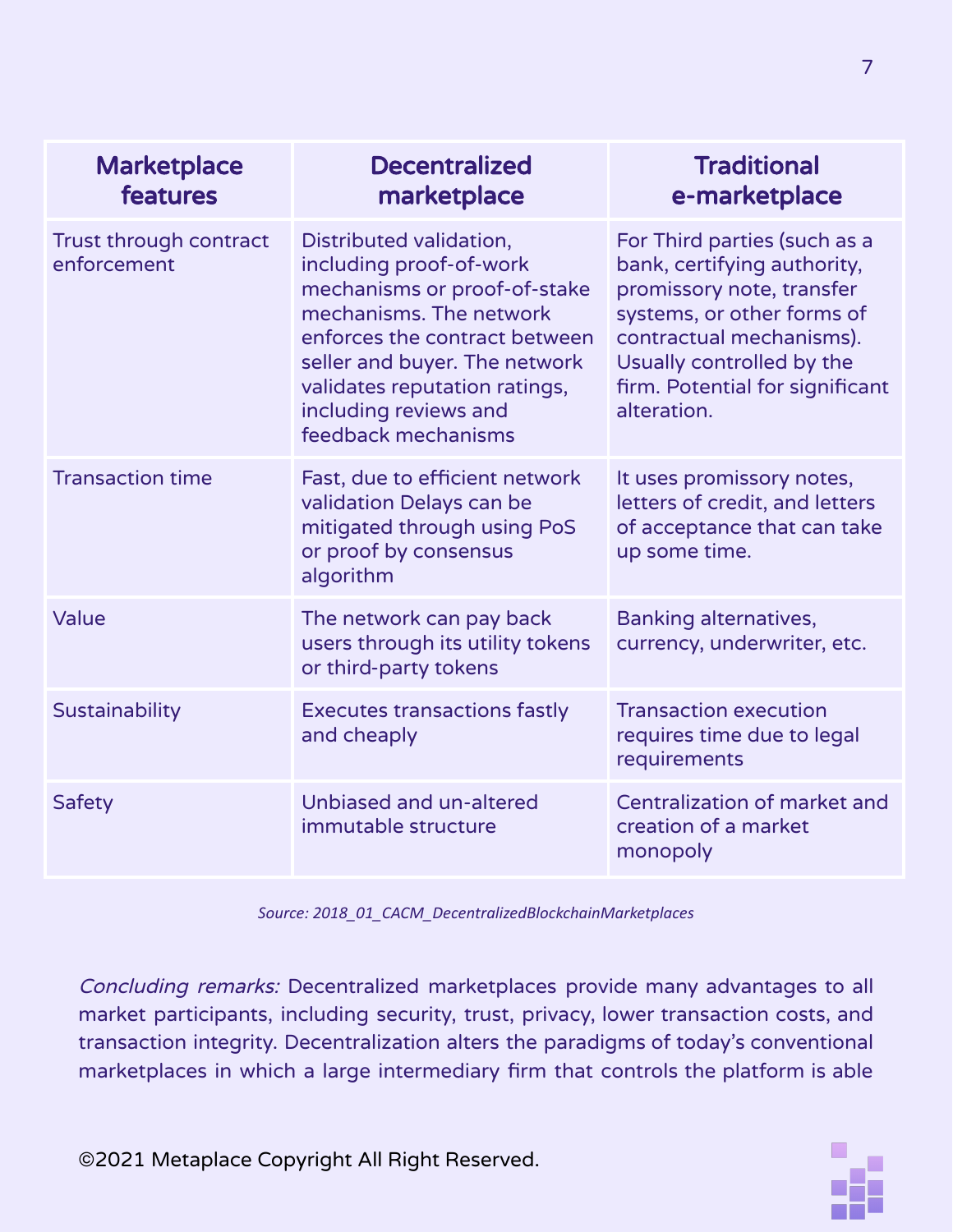to control every aspect of a trade, from product listings to price discovery, product search, logistics, and the customer experience.

## Comparison among decentralized market structures

#### A case study on OpenBazaar

OB deviates from the traditional client-server model used by nearly all e-commerce marketplaces, such as Amazon and eBay. OB is not a browser-accessible website, but rather a peer-to-peer application powered by a decentralized network of nodes run by the platform's individual users. To use the OB marketplace, users must first visit its website and download an OB server and an OB client, both of which must be installed locally on the user's machine. 64 "All stores and listings are hosted on the vendor's own computers and "reseeded" by other network users," according to the vendor's website. As a result, unlike Amazon or eBay, which do not require parties using their platform to maintain the infrastructure underlying the platform, OB associates participation in the marketplace with its upkeep – one cannot transact on OB if an OB node is not running. The primary benefit of this is of configuration in the network's technical resilience, which is extremely difficult to shut down or interfere with. The absence of centralized servers, which are potential points of failure or interference, ensures this. Furthermore, individual users have technical control over their nodes, accounts, and transaction data. The disadvantage of this structure is that sellers who operate shopfronts must keep their computers online at all times. While technical solutions to this "problem" exist, they do necessitate a relatively high level of computer literacy.

OB supports two payment methods: direct and "moderated." Buyers send bitcoin directly to vendors in the case of direct payments. According to OB, this method is "risky" because once bitcoins are sent, the payment cannot be reversed and recourse against dishonest vendors may be impossible. After all, both parties are permitted to register under fictitious names, and discovering the IP address may

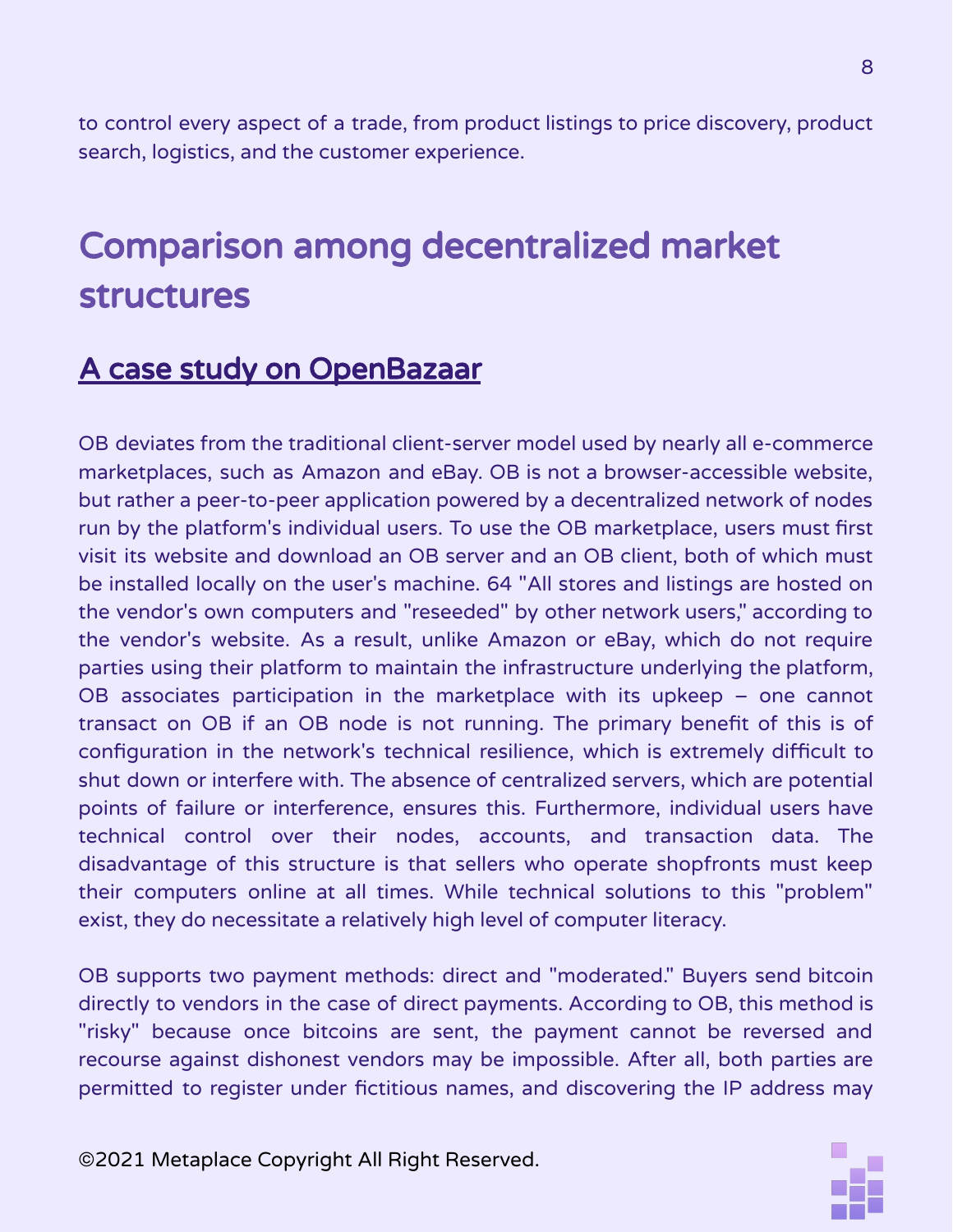not be sufficient to identify the defaulting counterparty. As a result, OB recommends this method only if the seller trusts the vendor and the transaction is small. OB also encourages buyers to leave vendor reviews and advises users to contact the other party before making a purchase "to confirm they are responsive, both within OpenBazaar and through other means, e.g. email." 68 In the case of moderated payments, buyers include a third party, known as a moderator, in the transaction to assist in the event of a dispute. The price of the goods is paid into escrow in moderated payments, which are practically synonymous with OB's dispute resolution method.

Metaplace, on the other hand, enables its users to physically examine products



through virtual reality; in an attempt to avoid any scams on the seller's ends.

Moreover, the payment method used by Metaplace is escrow. This payment method relies on the three-party signature mechanism, a bitcoin specific multi-signature address. This multi-signature address is then collectively

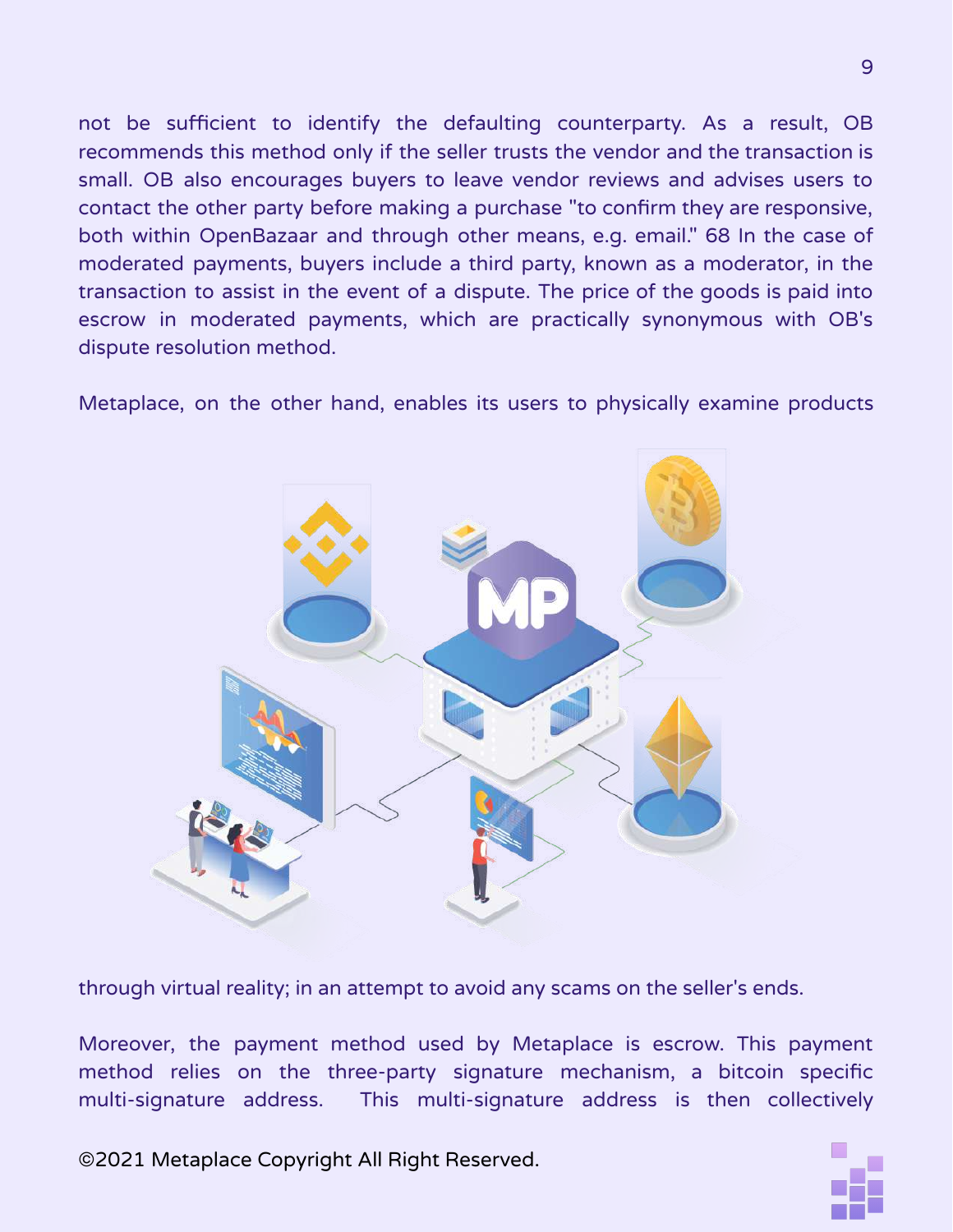controlled by buyers, sellers, and moderators. In order to avoid any last-minute payment scams.

## Multilayered platform

Figure 1 depicts the architecture of a decentralized e-marketplace, with Layer 1 consisting of network infrastructure consisting of hardware nodes and client software. The client software provides product listings, and each node runs a local copy of the network's blockchain, which includes its own product listings. Layer 2 is the mining software that is used to generate new blocks of data made up of network transactions; newer tokens of value are issued into the network based on mining algorithms. Layer 3 software is in charge of validating network transactions and storing validated transaction records. A peer-to-peer marketplace or a seller logistics marketplace could be distributed applications at layer 4. (such as the electronic data interchange interface and reputation models). Layer 5, or the quality-of-services layer, is where the customer relationship management functionality of a marketplace is implemented. Reputation models are intended to increase buyer and seller trust.

#### Figure 1 Multilayered architecture of a decentralized market

- Layer 1 Network infrastructure
- Layer 2 Mining software
- Layer 3 Blockchain
- Layer 4 Decentralized application
- Layer 5 Quality of service

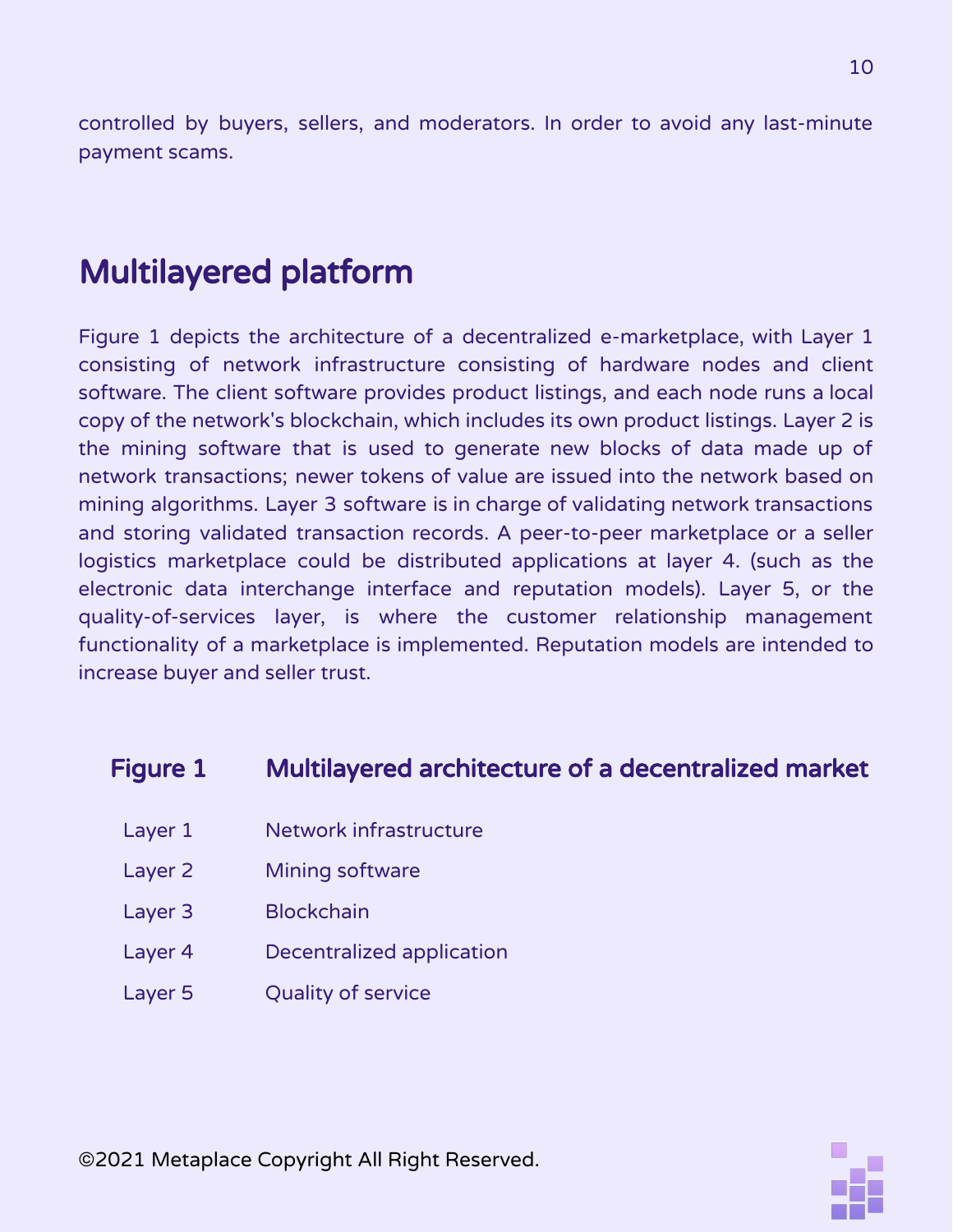## Transactions flow in a decentralized marketplace

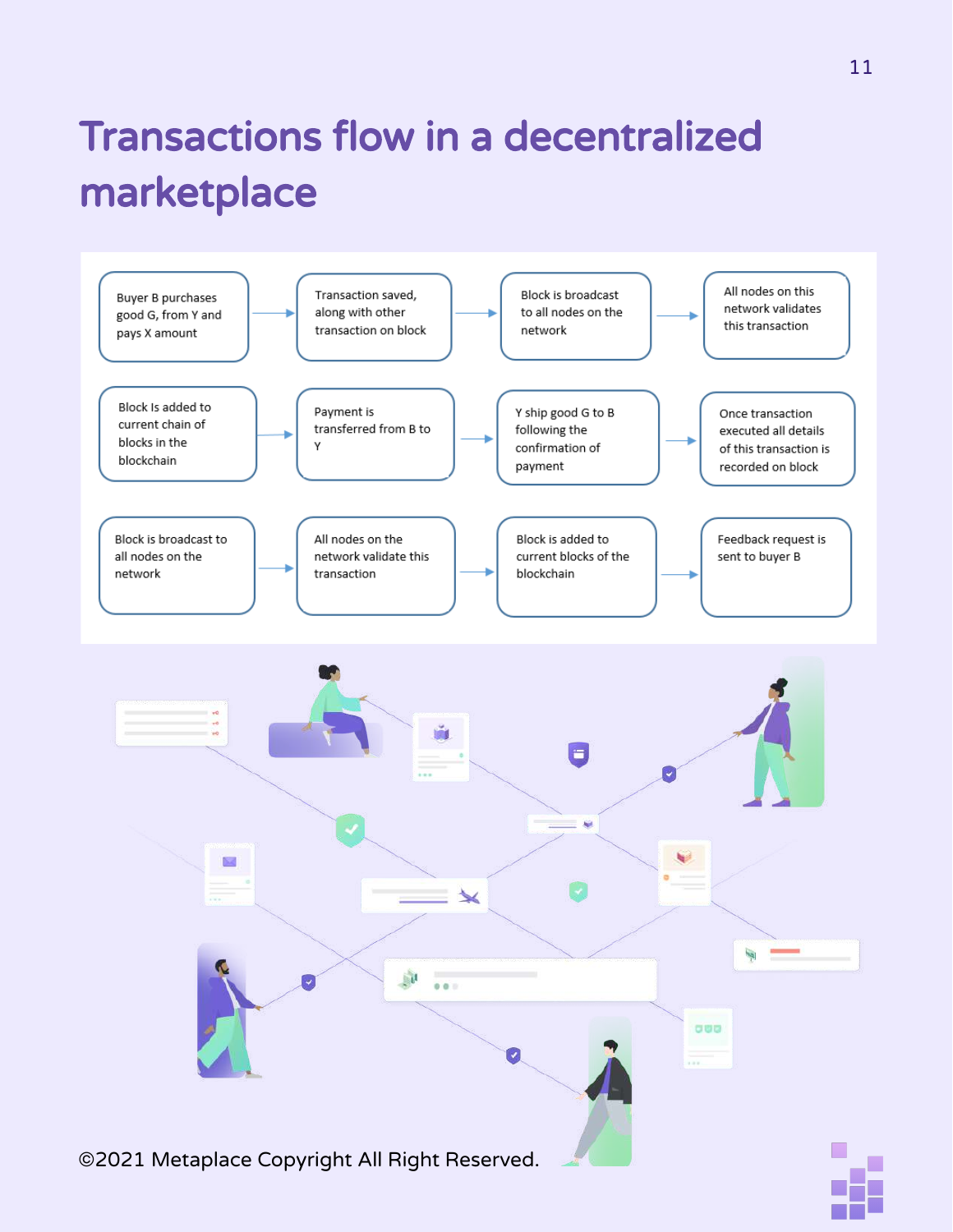## #Marketplace

Unlike a centralized marketplace that is administered by a middleman, Metaplace is a decentralized structure.

## #Buy/Sell Assets

Buyer and sellers across the globe can register themselves online and eliminate the need of a middle man.

## #Trade MPC

All payments on Metaplace are made through the native token of the platform. Users can acquire \$MPC through converting their digital currency into our native token.

## #Limitless Shopping

Metaplace is a decentralized online marketplace that offers you a diversified shopping experience through your desktops.

## #Staking

Metaplace offers staking services, where our users can stake their \$MPC in any of our liquidity pools to earn a 500% APY annually.

### #Passive Income

Metaplace users will be able to generate passive income through Ads on their site.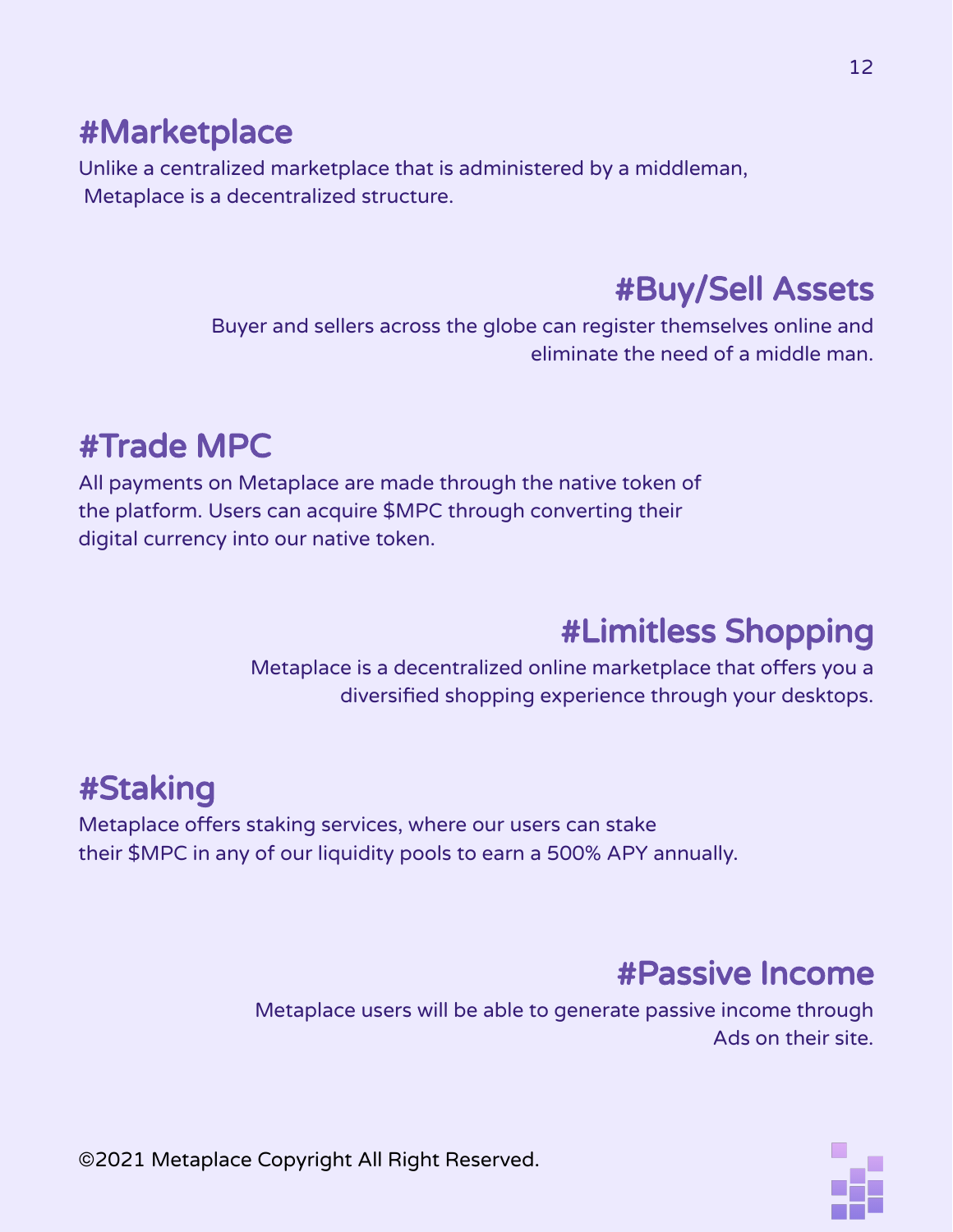## NETWORK & PARTNERS



## The Binance Network

Metaplace will be built on the Binance Network. Metaplace is delighted to be supported by Binance and is proud to announce that the project has secured investment from Binance.

Binance is the most active layer-2 BNB scaling solution that exists in the market today. The Metaplace team has decided to build on Binance due to its high speed, low cost transactions and the overall compatibility of the network. This will allow us to connect, develop and most importantly develop at scale on the Binance network. The power of Binance is that it provides a credible layer of trust for users. It has significant advantages over other networks allowing scalability, security and overall better user experience.

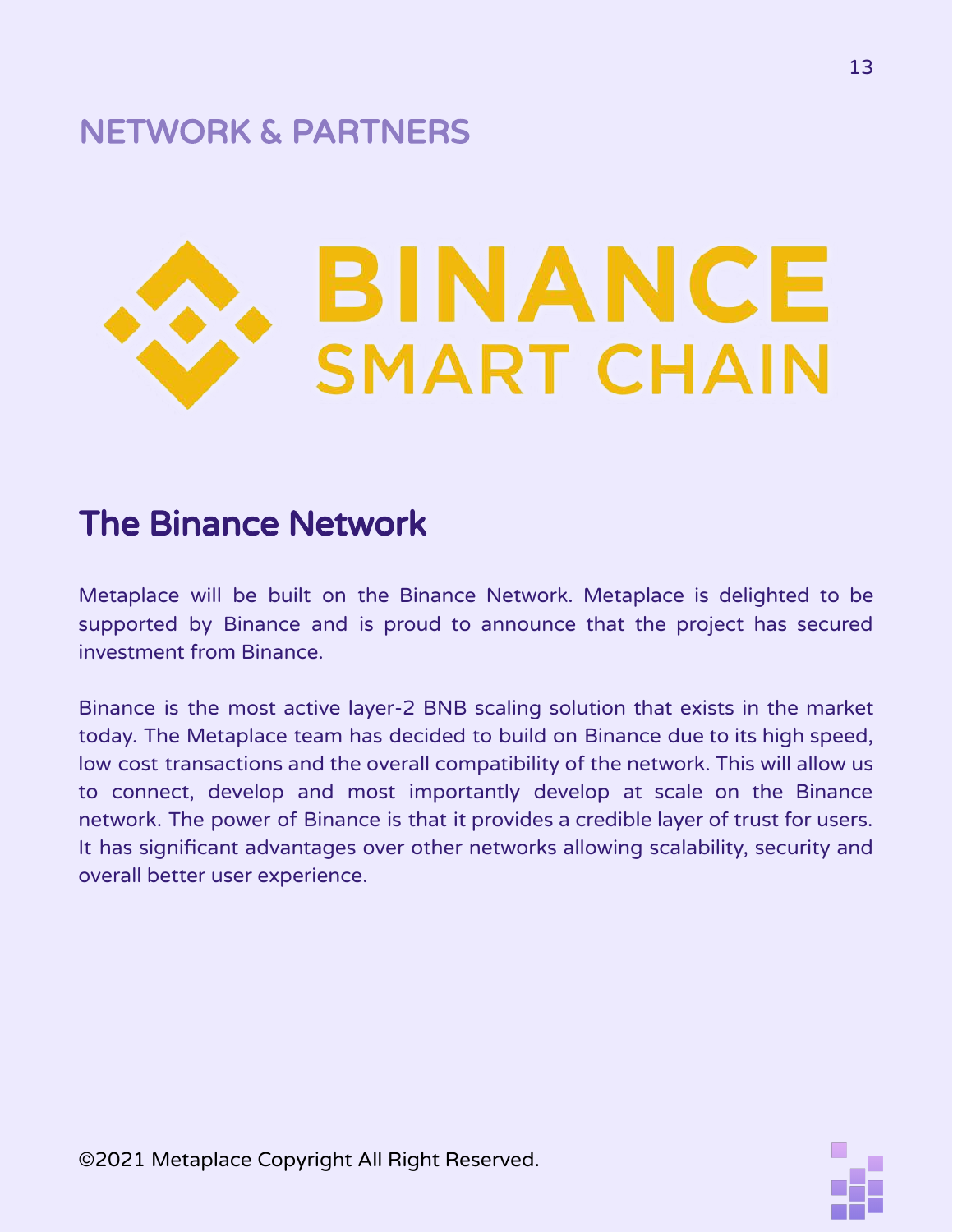## Other features of Metaplace

#### Decentralized marketplace

Unlike a centralized marketplace that is administered by a middleman, Metaplace is a decentralized structure. The main distinguishing feature between a decentralized and centralized structure is the need for a middleman for administering the market. Where a decentralized marketplace like Metaplace is self-regulating, meaning that the market drives itself towards equilibrium and in any case, if it does require assistance, it has a DAO governance model where all members contribute towards decision making.

#### Online marketplace

Metaplace is a decentralized online marketplace that offers you a diversified shopping experience through your desktops. It eliminates the need of gathering buyers and sellers in a single place to initiate trading. Buyers and sellers across the globe can register themselves online and initiate trading.

#### Diversified market structure

Metaplace specializes in multiple different products including regular goods, real-estate, and financial tangible and intangible tokens. We are the first marketplace to offer such diversified products in a single platform, that too, with integrated metaverse.

Now either you want to purchase an electronic device or a piece of property, you can physically examine or visit the site. Our virtual reality will make it possible.

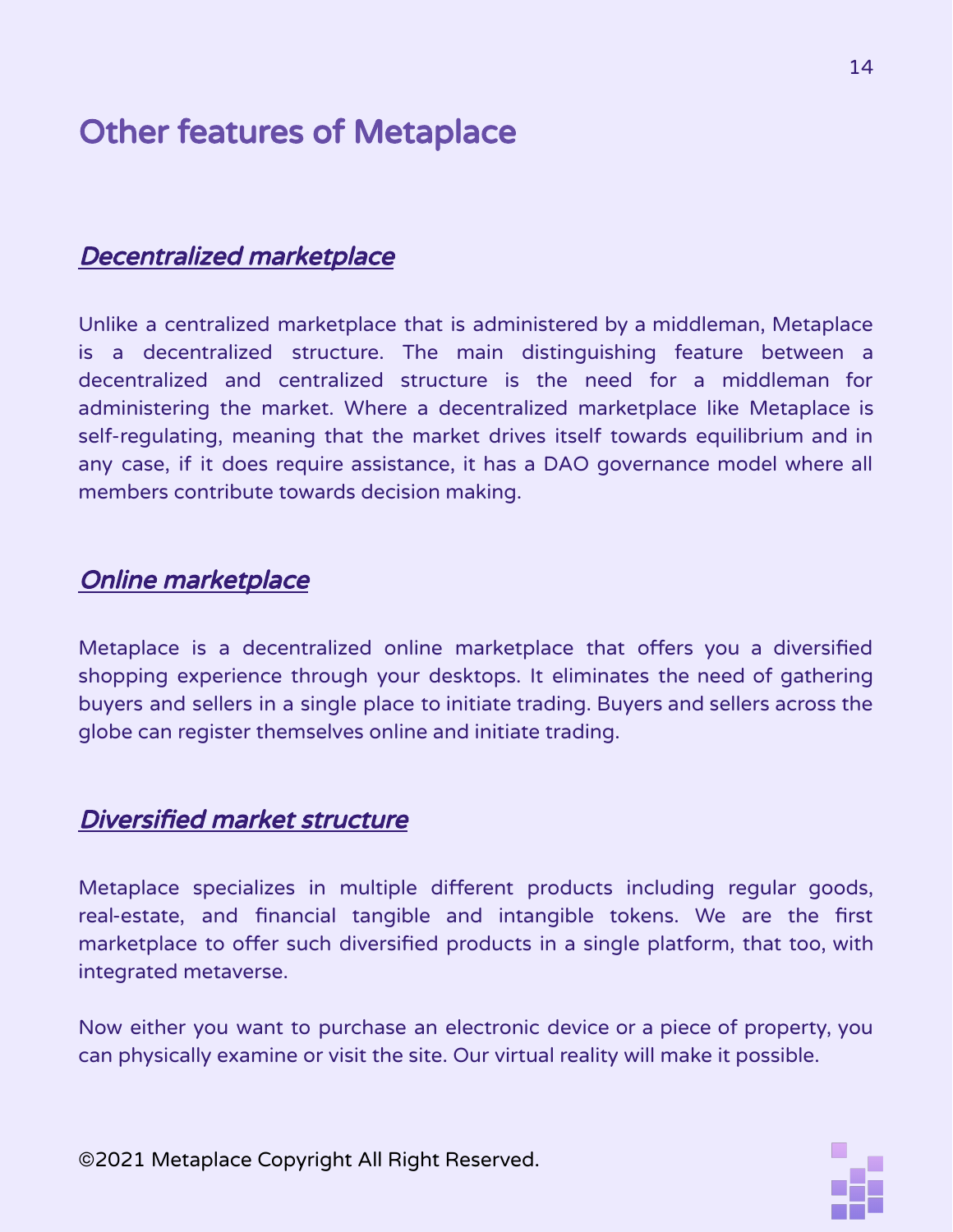#### Binance smart chain

Metaplace is constructed on Binance smart chain blockchain. Binance smart chainis a fully fledged multi chain system that combines the best of Ethereum and other sovereign blockchains.

#### Safe marketplace

A centralized marketplace is often subjected to malicious threats. The theft of goods or other claims on the property is a very frequently occurring problem faced by buyers in centralized markets. Metaplace caters to both aforementioned issues. Firstly, goods are not subjected to theft due to being traded digitally. Secondly, goods are not damaged or flawed as examined physically prior to purchase. Thirdly, there will be no other claimants on the property bought due to its ownership transfer occurring on a blockchain.

Metaplace is an open-source marketplace constructed on a blockchain that enables buyers and sellers to add data on the Metaplace protocol while remaining 100% safe with their good's data or other personal information.

#### Social communication

Metaplace enables its online buyers and sellers to communicate with each other through different communication modes, including messaging, live chat, and meetings through virtual reality.

#### Immutable transactions

Transactions on Metaplace are immutable meaning that there is a log for each transaction recorded and it cannot be reversed once embedded on the blockchain.

#### Cross chain interoperability

Metaplace also offers cross chain interoperability. It supports multiple chains.

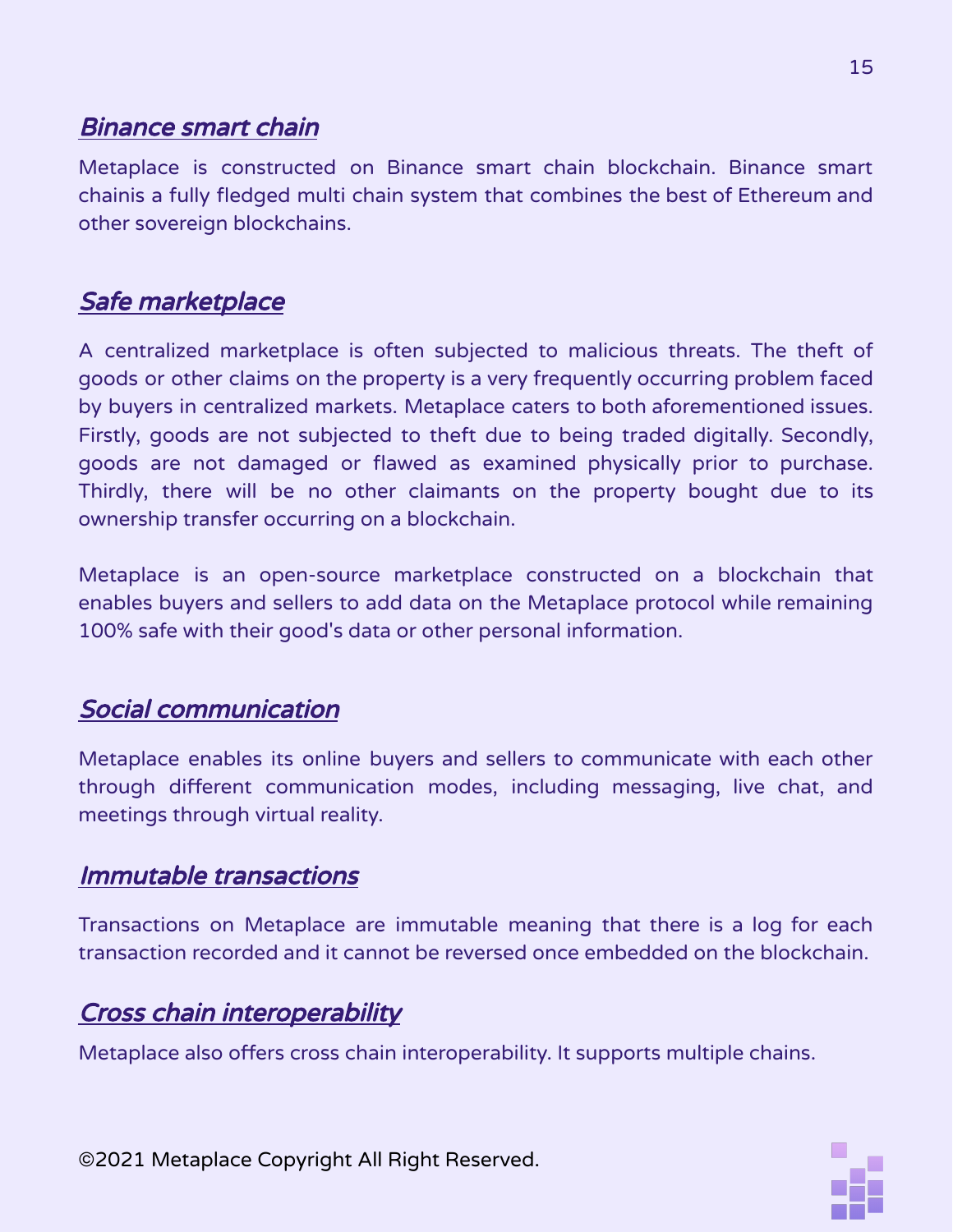#### Featured ads

Metaplace users will be able to market their products on this large platform through signing up for our featured ads section. Sellers can market their product by featuring their ads by signing up through a certain fee on the platform.

An ad is accepted to be featured on the platform through a proper channel of governance on the platform. The seller must first.

#### Revenue distribution

A certain predetermined ratio of revenue is distributed monthly among all members on the platform.

#### Payment method

All payments on Metaplace are made through the native token of the platform, \$MPC.

Users can acquire \$MPC through converting their digital currency into our native token. For this purpose, they require a Metamask wallet.

#### Zero fees

Metaplace charges zero fees on any transactions made on the platform. Thus the price of products remains the same and is not altered by transaction fees.

#### **Staking**

Metaplace offers stake services, where our users can stake their \$MPC in any of our liquidity pools to earn a 499.9% APY annually.

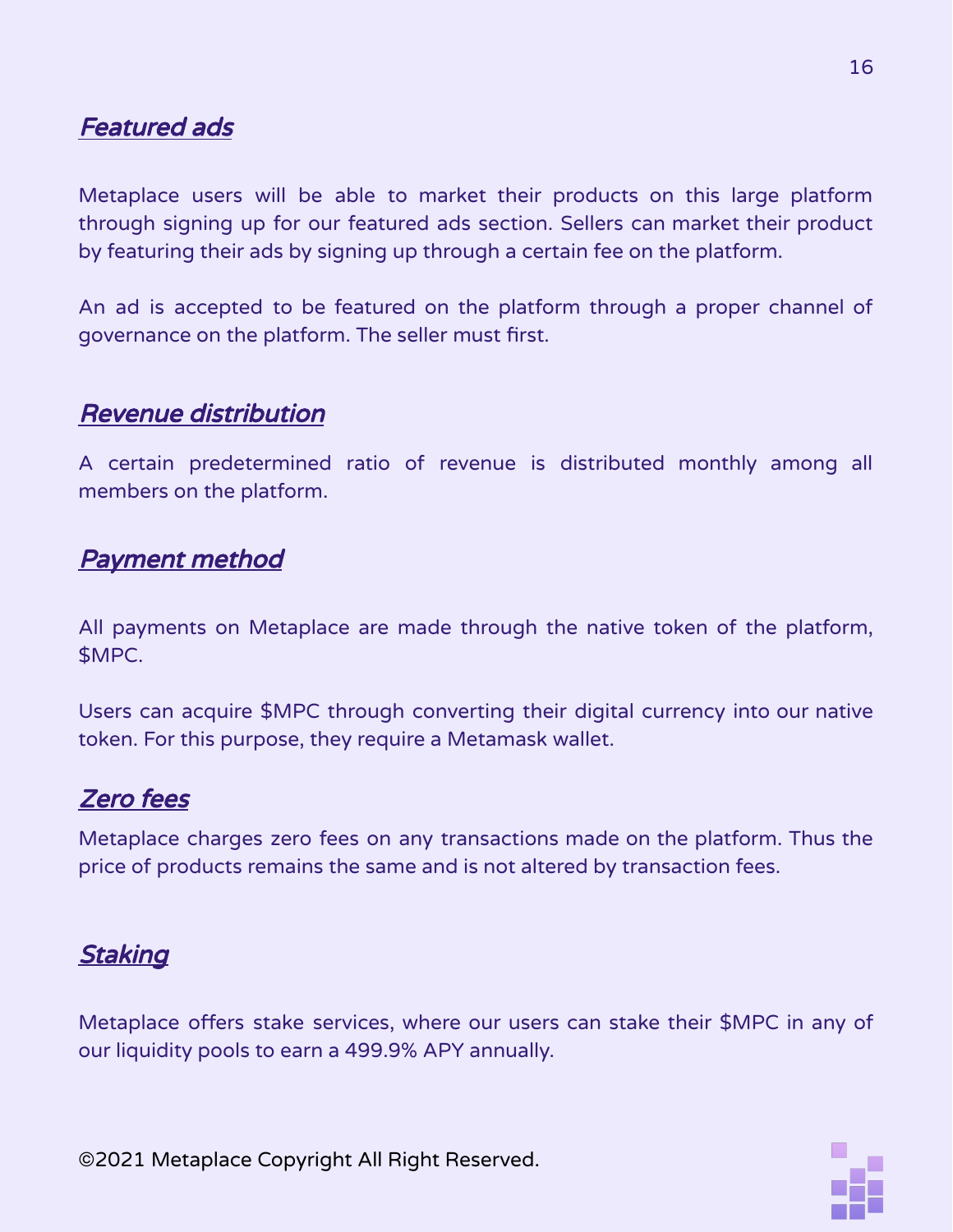Following formula is used on Metaplace to calculate the staking reward

$$
Reward_U = \sum_{i=1}^{n} \frac{\Delta P_i}{\Delta p_i} \times \Delta G_i
$$

where ∆pi denotes individual productivity of the user U between the consecutive block numbers ti-1 and ti, ∆Pi denotes global productivity between the consecutive block numbers ti-1 and ti, and ∆Gi denotes gross product between the consecutive block numbers ti-1 and ti. The formula ensures that there is no benefit in case of exiting earlier or entering later in the computation. The reward a user can get for a period is based on his total productivity during that specific time. The 8 formula has been simplified through Solidity and generalized design to make it available across all DeFi products.

The function shows the total return user a will get, depending on the tokens staked by user b at a given time in any staking pool on the platform

#### Metaplace revenue model

Metaplace generates revenue by charging a commission transaction fee of 0.5 to 1% on each transaction. The sale of utility tokens is another method of generating revenue. The utility token sale function is based on constant intertemporal utility and positive marginal utility. The fee model, on the other hand, includes the function

$$
\int\limits_{0}^{\alpha} e^{-\delta \tau} X(f + \kappa \tau) dt
$$

Where the fee charged K should be less than or equal to F-f. The fee functions like a tax that increases the price consumers pay and decreases the equilibrium quantity to qdX( $f$ +KT). And  $\delta$  is the interest rate, d is the subscript of the inverse demand function.

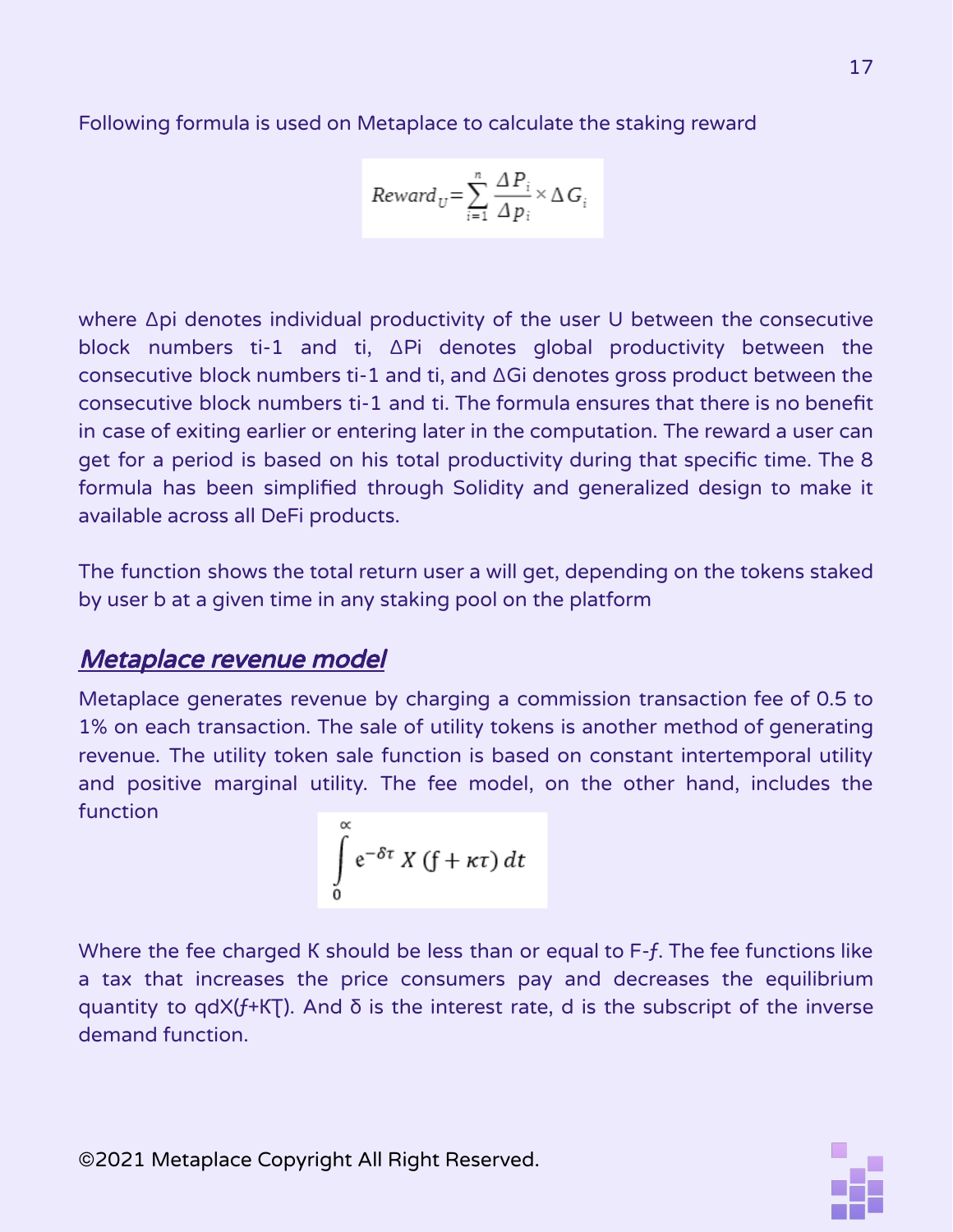## Roadmap

## $>$  Q4, 2021

- Website launch
- Social media presence
- Whitepaper release
- Staking Pools live
- Explainer video
- Airdrop
- SC Audit

CG & CMC listing

● Private sale / Presale

## $>$  Q1, 2022

- Decentralized marketplace (beta-testnet)
- CEX Listing (Binance/gate.io/kucoin)
- DAO Platform
- Strategic Partnership
- Onboard Influencers
- Airdrop distribution
- Mobile App (beta-testnet)

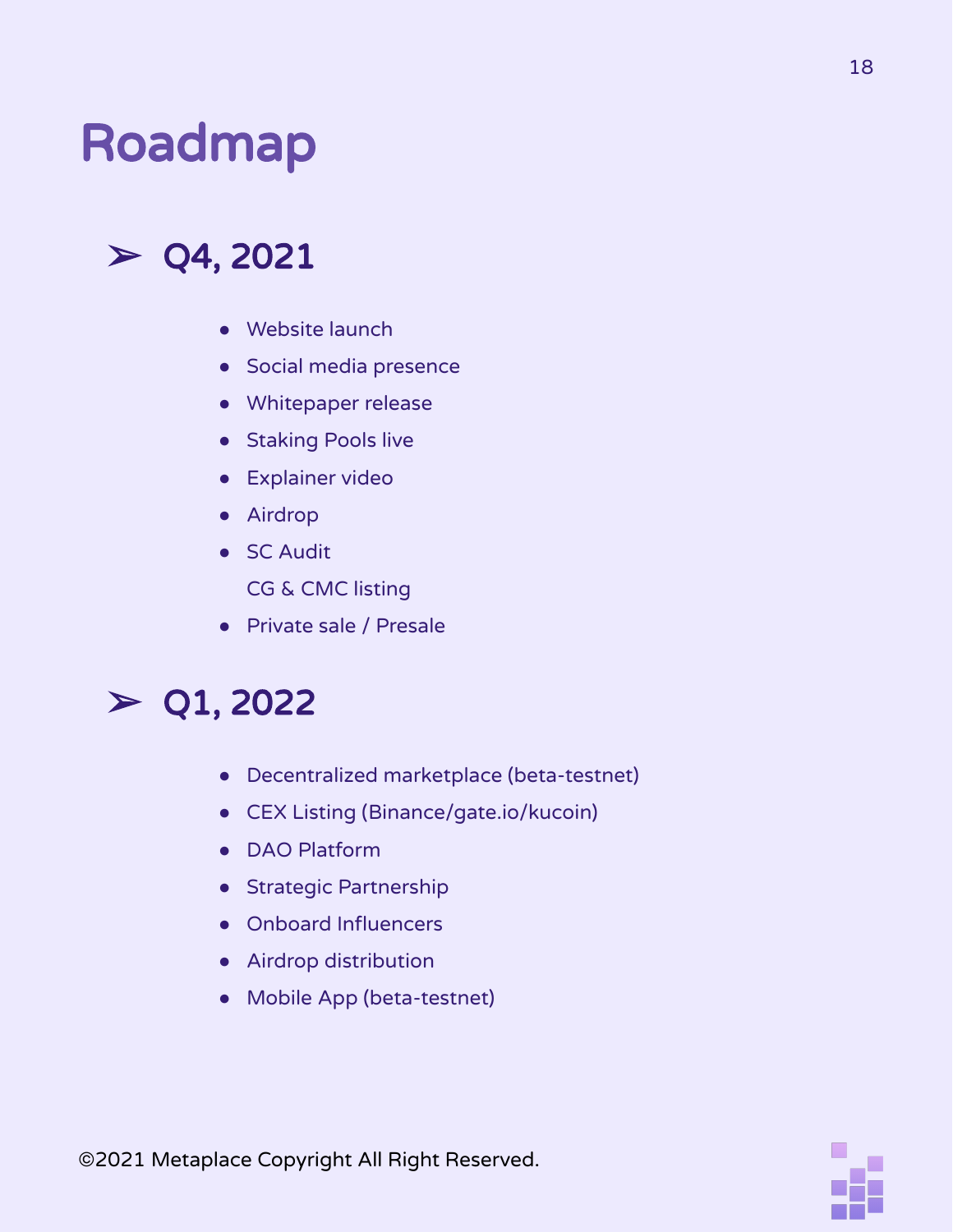## $>$  Q2, 2022

- Decentralized marketplace (Mainnet)
- **•** Escrow service integration
- Live feature ADs
- Metavers (beta-testnet)
- Cross-Chain Interoperability
- Research and Development
- Mobile App (Mainnet)
- Onboard Strategic Advisors

### $>$  Q3, 2022

- NFTs marketplace integration
- Real estate integration
- Ad integration with real-time bidding
- Marketing and advertising
- Digital Assets Tokenization
- P2P Marketplace Scalability

## $>$  Q4, 2022

- Media collaboration
- Dapp studio integration
- Real-world asset tokenization
- Improvement of dispute rates
- Expand team Worldwide
- Educate/reward blockchain community

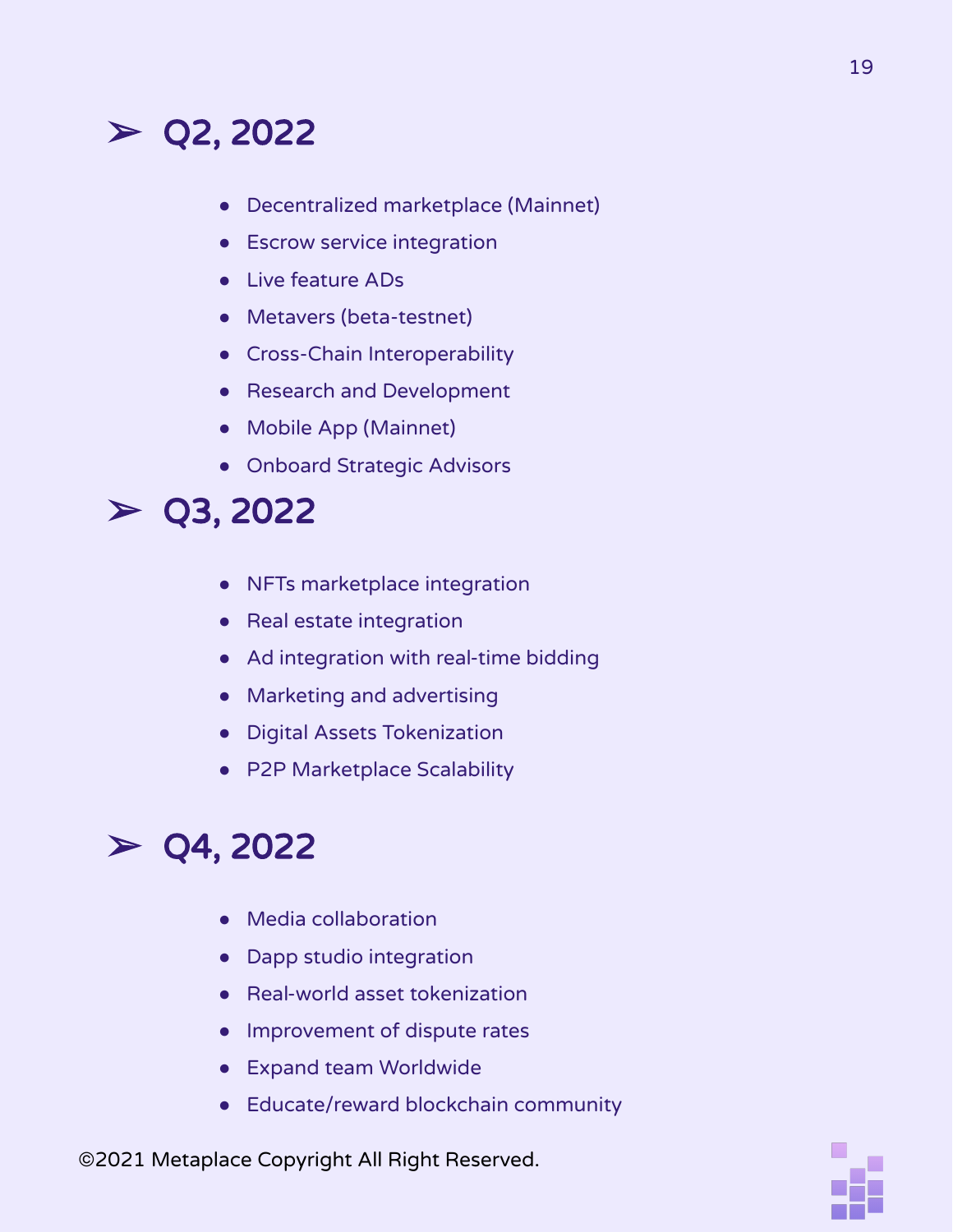## Tokenomics

#### Total Supply: 100 Billions

30% Pre-sale

20% Liquidity (locked for 20 years)

20% Staking pool (3 months reward duration)

10% CEX liquidity (Provide liquidity to Centralized exchange gate.io/binance)

6% Marketing and development (locked for 6 months)

5% Strategic partnership & Airdrop (locked for 6 months)

5% Private Sale

2% Team tokens (1 year lock)

2% ILO fee



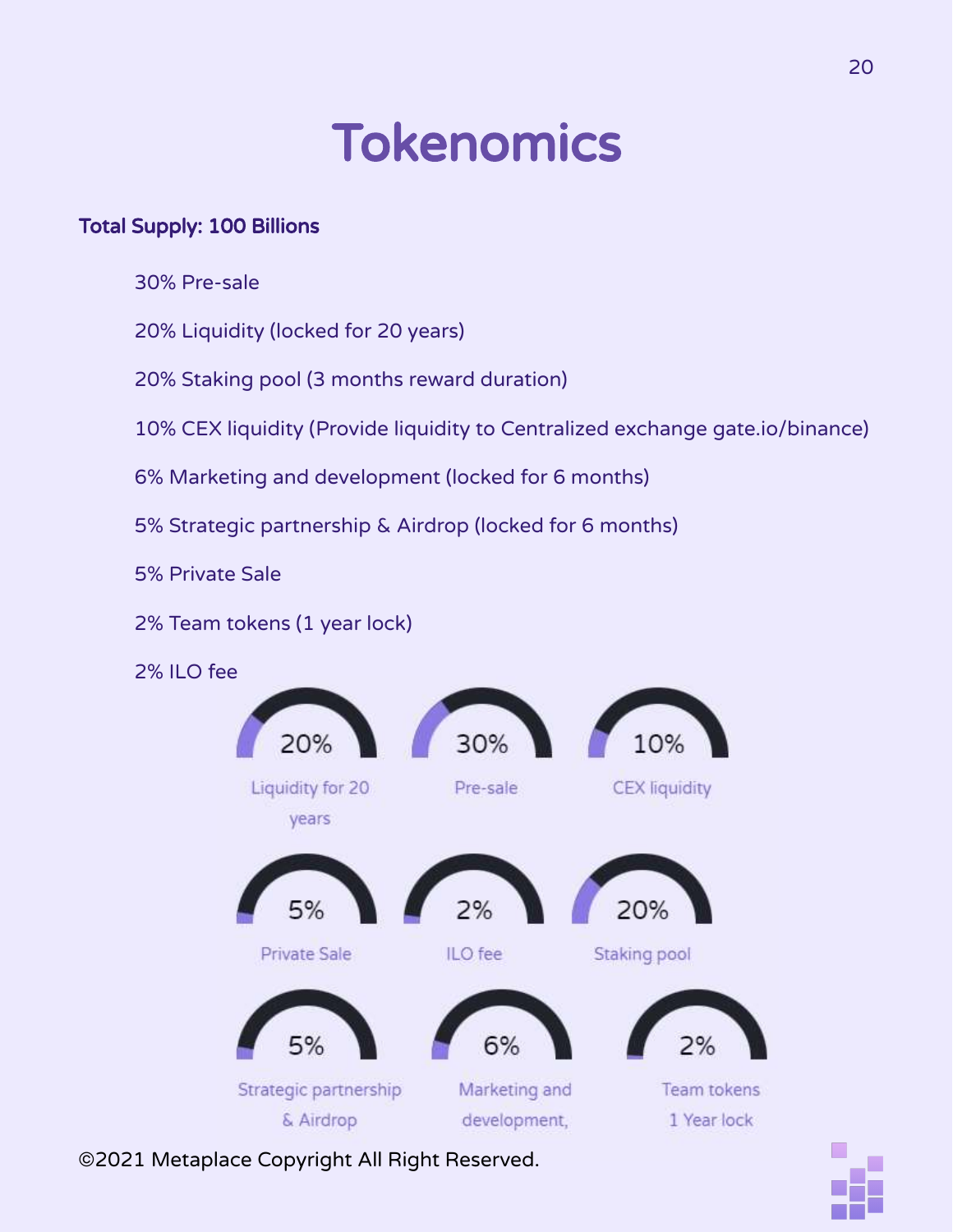# Mission and vision

Metaplace aims to elevate traditional e-commerce through revolutionizing the e-marketplace by bringing similar features to a decentralized blockchain structure. Metaplace also adds other crypto features that include staking and metaverse to enhance user experience.

Our mission is to create a decentralized marketplace for the future. A one-stop-shop for all goods and services ranging from crypto assets to real estate. Our users will be able to find anything and everything here.

Our community standards will be mentioned on the platform, and regularly checked based on user engagements. We aim and hope to provide a safe community with extraordinary services.

## **References**

Araletal.-2020-ReliabilityManagementforBlockchain-BasedDecentralizedMulti-Cloud.pdf

SSRN-id3264565.pdf

2018\_01\_CACM\_DecentralizedBlockchainMarketplaces.pdf